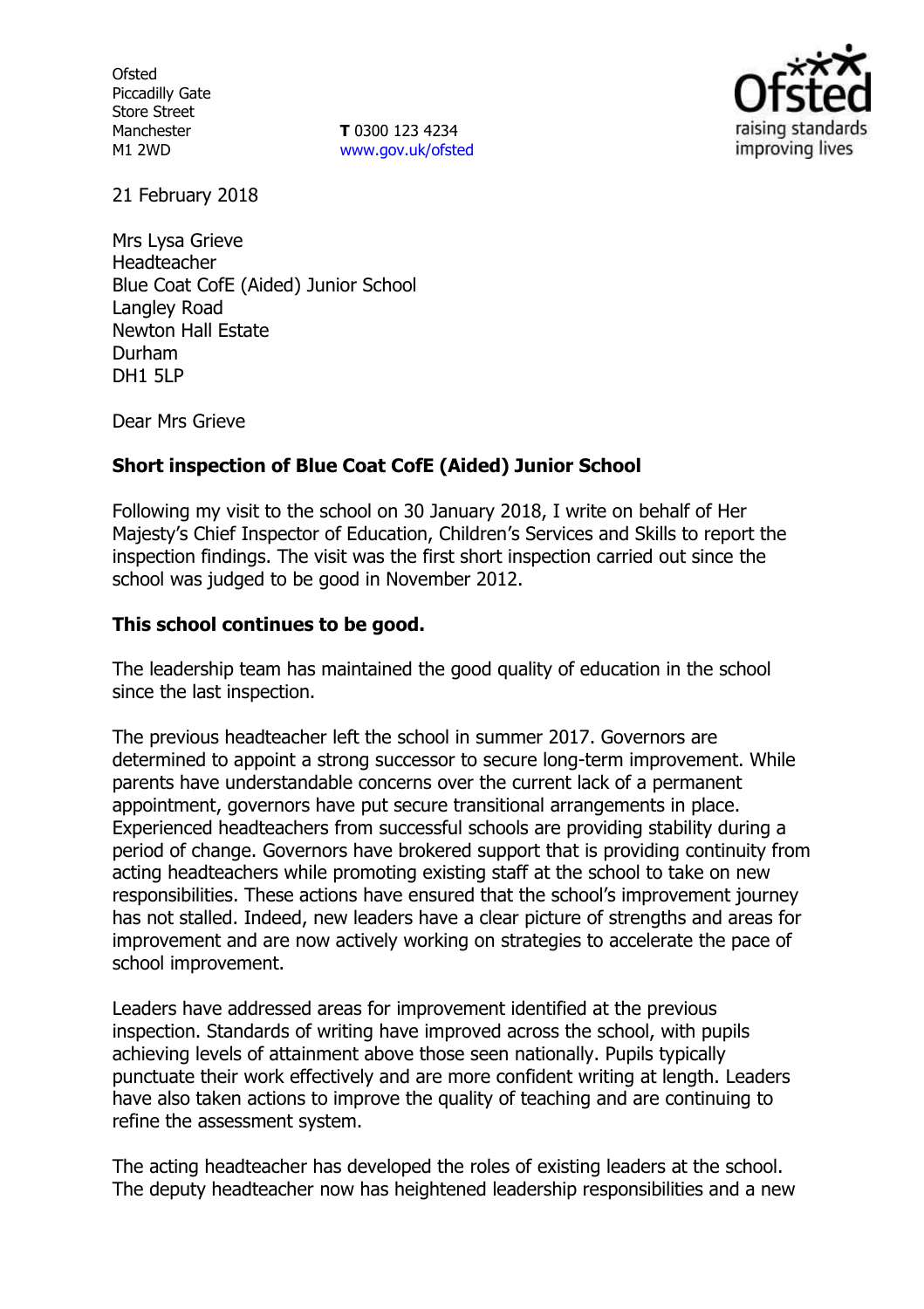

acting deputy headteacher has been appointed to provide further leadership capacity. Middle leaders are leading a range of initiatives to raise attainment further and to increase pupils' rates of progress. The subject leaders for English and mathematics are participating in programmes to enhance their subject expertise and their wider leadership skills. Leaders have introduced more rigorous systems to check the quality of teaching and pupils' progress. Although middle leaders are more involved in checking standards and providing support, these changes remain at an early stage and are not fully developed.

Leaders and teachers have responded with increasing purpose to the heightened challenge of the new national curriculum. The proportions of pupils reaching expected standards in reading, writing and mathematics at the end of key stage 2 in 2017 were well above those seen nationally. The proportions achieving higher levels of attainment were also higher than those seen nationally, although to a lesser degree in mathematics. Disadvantaged pupils also achieved levels of attainment above those seen nationally. Current pupils are typically making good progress, although progress in mathematics is not as strong as in reading and writing.

School leaders and governors have worked closely with local authority partners and educational leaders from the diocese to provide ongoing support and development during this transitional time. These partners have been instrumental in commissioning the support of two acting headteachers for the duration of the academic year and in ensuring continuity between these colleagues. The local authority has continued to review aspects of the school's work through its school improvement partner and specific review to check standards in areas such as special educational needs. Additional partnerships have supported teachers in developing consistent standards of assessment.

Governors are committed to the long-term success of the school while remaining keenly aware of their responsibilities to the current pupils. They are working to recruit a new headteacher while carrying out considerable partnership work to both maintain stability and sustain improvement at a time of change. They have the expertise to hold leaders to account for important aspects of school performance, including the use of additional funding. They demonstrate a good understanding of the school's strengths and areas for improvement.

# **Safeguarding is effective**

The leadership team has ensured that safeguarding arrangements are fit for purpose. School leaders and members of the governing body check the effectiveness of safeguarding procedures through regular audits of practice. Leaders make thorough checks on the suitability of adults working at the school. Leaders ensure that staff receive up-to-date training on key safeguarding issues. Concerns over pupils' welfare are pursued, although on occasions records do not fully reflect the actions leaders have taken.

The vast majority of pupils feel safe in school, and their parents agree. Pupils say that bullying is extremely rare and that staff are highly effective in addressing any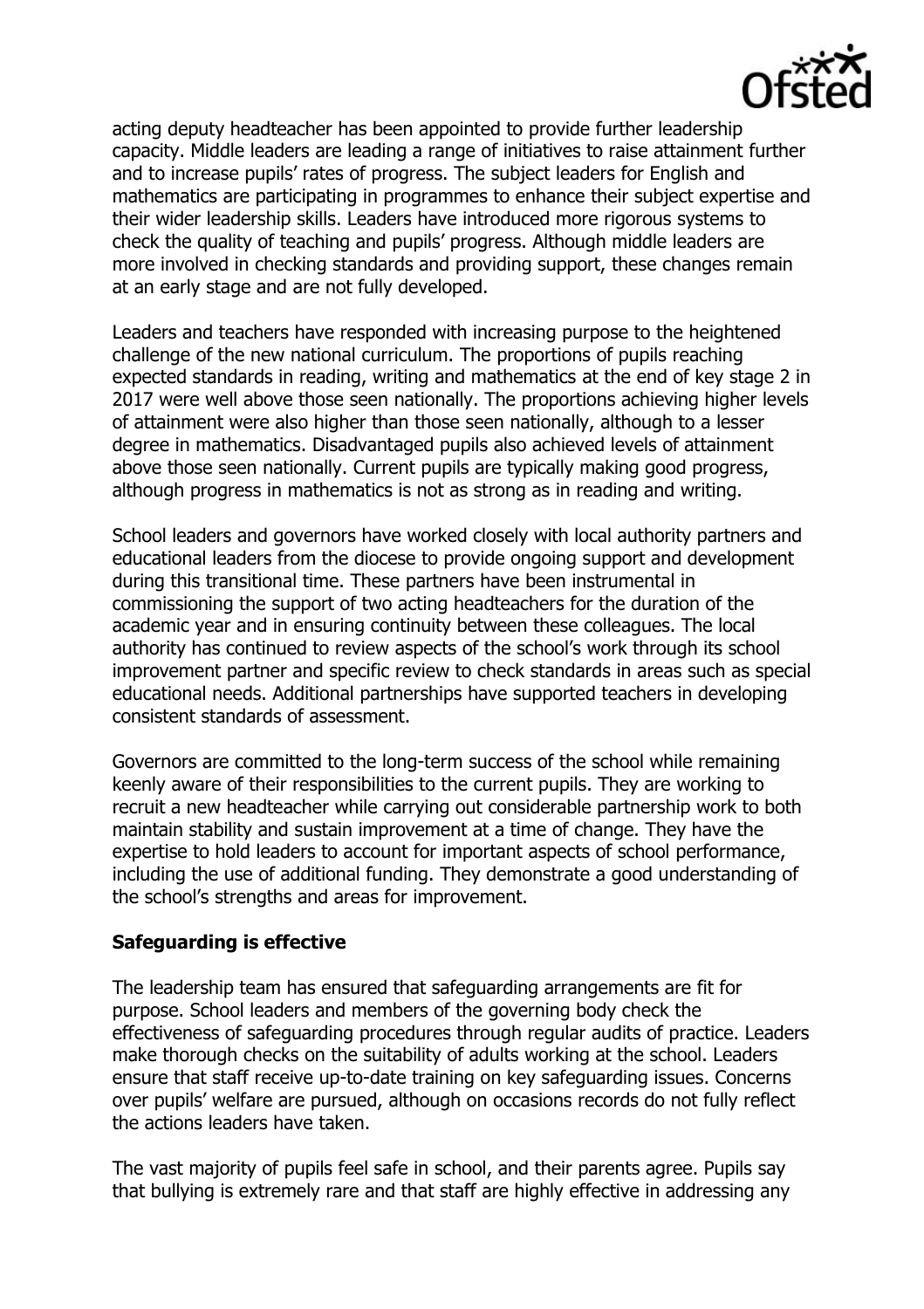

potential instances of bullying. Pupils were able to discuss the actions they could take to remain safe, for example to stay safe online, and how to avoid the potential threats posed by strangers.

# **Inspection findings**

- Leaders have developed a positive ethos where pupils have a clear awareness of core school values. They demonstrate positive attitudes to learning and show respectful attitudes towards one another and adults. These are reinforced at the regular family teams meetings where pupils from different years cooperate positively with one another.
- **Pupils feel safe and supported in school. They enjoy much of their learning and** this is reflected in their high rates of attendance. Pupils value their education and the atmosphere cultivated by teachers.
- $\blacksquare$  Many pupils display confident attitudes to learning. They are willing to share their thoughts and ideas in class and work with one another to solve problems. Pupils in Year 6 provided an enthusiastic and insightful account of their recent art project, describing the organic qualities of Henry Moore's sculpture and how this had influenced their own sculptures.
- Leaders have introduced new strategies to improve teaching in mathematics. These contributed to the improving attainment and progress for all pupils and disadvantaged pupils in Year 6 in 2017. The new leader for mathematics is intensifying this process by ensuring a stronger emphasis on reasoning and problem-solving. New strategies are being introduced to accelerate the progress of girls but at present they are not consistently implemented. In lessons, pupils were able to explain their arithmetic methods intelligently, although in some cases the most able pupils were not moved on rapidly enough in their learning.
- Leaders are developing new forms of assessment and additional support to further improve pupils' progress in writing, particularly for boys. In 2017, girls achieved standards that were well above those seen nationally. While boys' attainment was above the national average, their progress was not as strong. Additional work with teaching assistants and a renewed focus on key skills is leading to improving progress across year groups.
- Leaders have developed tiered systems to provide differing levels of support for pupils who have special educational needs (SEN) and/or disabilities. Parents and carers have opportunities to review the effect of this support at regular review meetings. Pupils share their views on the effect of support with teaching assistants. Leaders have developed good transitional links with infant and secondary schools to improve the continuity of support. These actions are contributing to good progress for a number of pupils, although some inconsistencies remain.
- Leaders and teachers promote an enthusiasm for reading that contributes to high standards of attainment and improving progress for pupils. Pupils engage purposefully with class novels and have numerous opportunities to read more widely. Reading diaries encourage parental support for reading while a reading programme tracks and evaluates pupils' reading.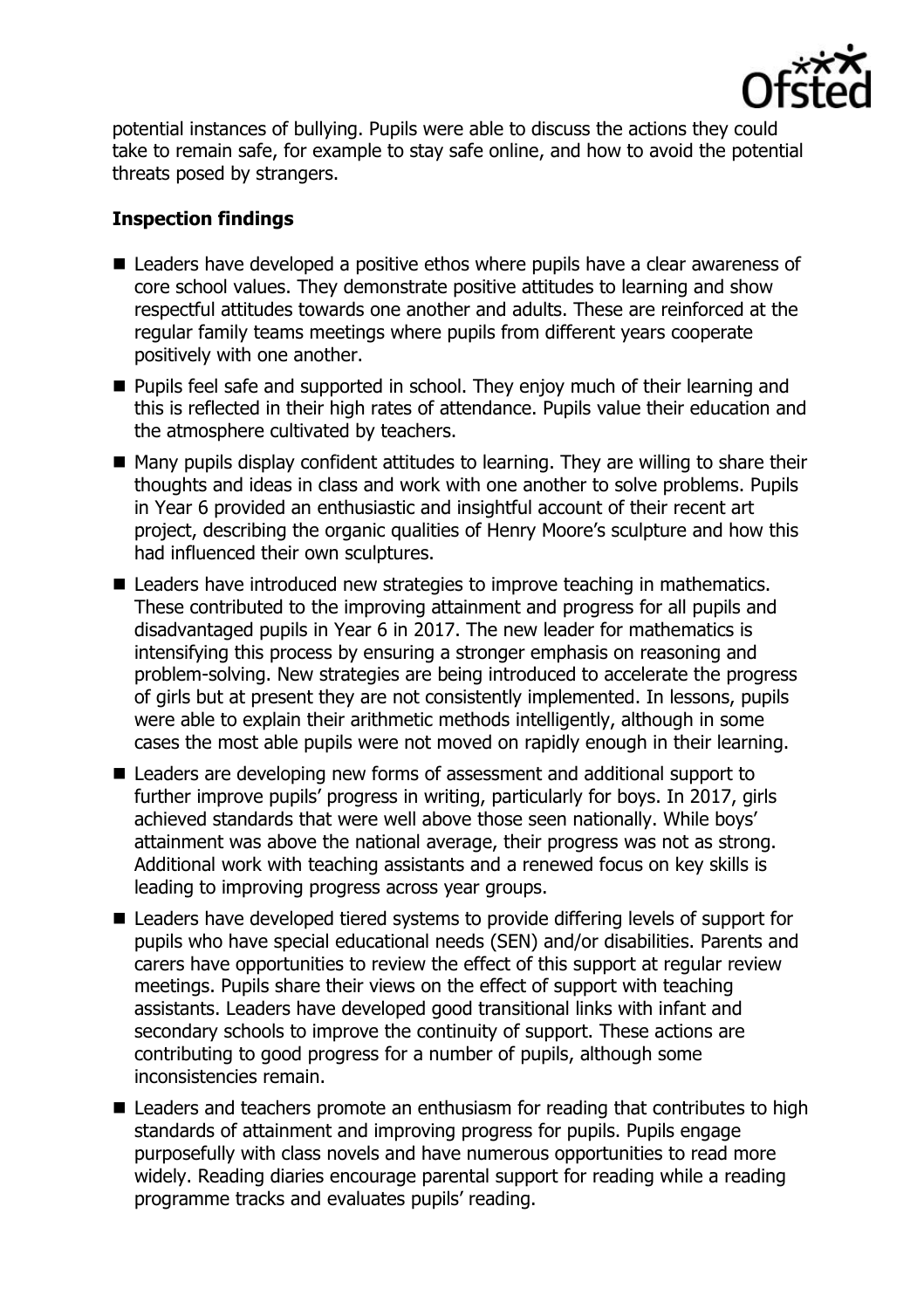

- The teaching team provides pupils with an extensive range of extra-curricular clubs, trips and activities that widen their experience and develop pupils' selfconfidence. Pupils access a wide range of sporting activities. A high proportion of pupils, including disadvantaged pupils, take part in these activities.
- While there are strengths in the wider curriculum, pupils do not develop subjectspecific skills, knowledge and understanding in science in sufficient depth, and this hampers their progress is less developed.

## **Next steps for the school**

Leaders and those responsible for governance should ensure that:

- **P** pupils' progress in mathematics, particularly that of girls, is further accelerated through the consistent implementation of new initiatives
- $\blacksquare$  teachers provide consistent challenge across year groups to build on the increasing proportions of pupils reaching a greater depth of understanding
- further develop the emerging roles of middle leaders to strengthen their effectiveness in monitoring progress, leading improvement and sharing good practice
- leaders and teachers provide opportunities for pupils to make stronger progress and acquire greater knowledge, skills and understanding in science.

I am copying this letter to the chair of the governing body, the director of education for the diocese of Durham, the regional schools commissioner and the director of children's services for Durham. This letter will be published on the Ofsted website.

Yours sincerely

#### Malcolm Kirtley **Her Majesty's Inspector**

### **Information about the inspection**

As part of the inspection, I explored the actions taken by leaders to accelerate pupils' progress, with a particular focus on mathematics. I also looked at how leaders used pupil premium funding and at the support provided for pupils who have SEN and/or disabilities. I explored whether high rates of attendance for pupils were sustained.

During the inspection, I met with you, senior and middle leaders. I also spoke to six members of the governing body, including the chair. I held a meeting with a group of pupils and talked to pupils less formally in lessons. I also talked to the school improvement partners from the local authority. I held a telephone conversation with the director of education for the diocese. I looked at learning in lessons with senior leaders. I also looked at pupils' work in books and folders. I examined the school